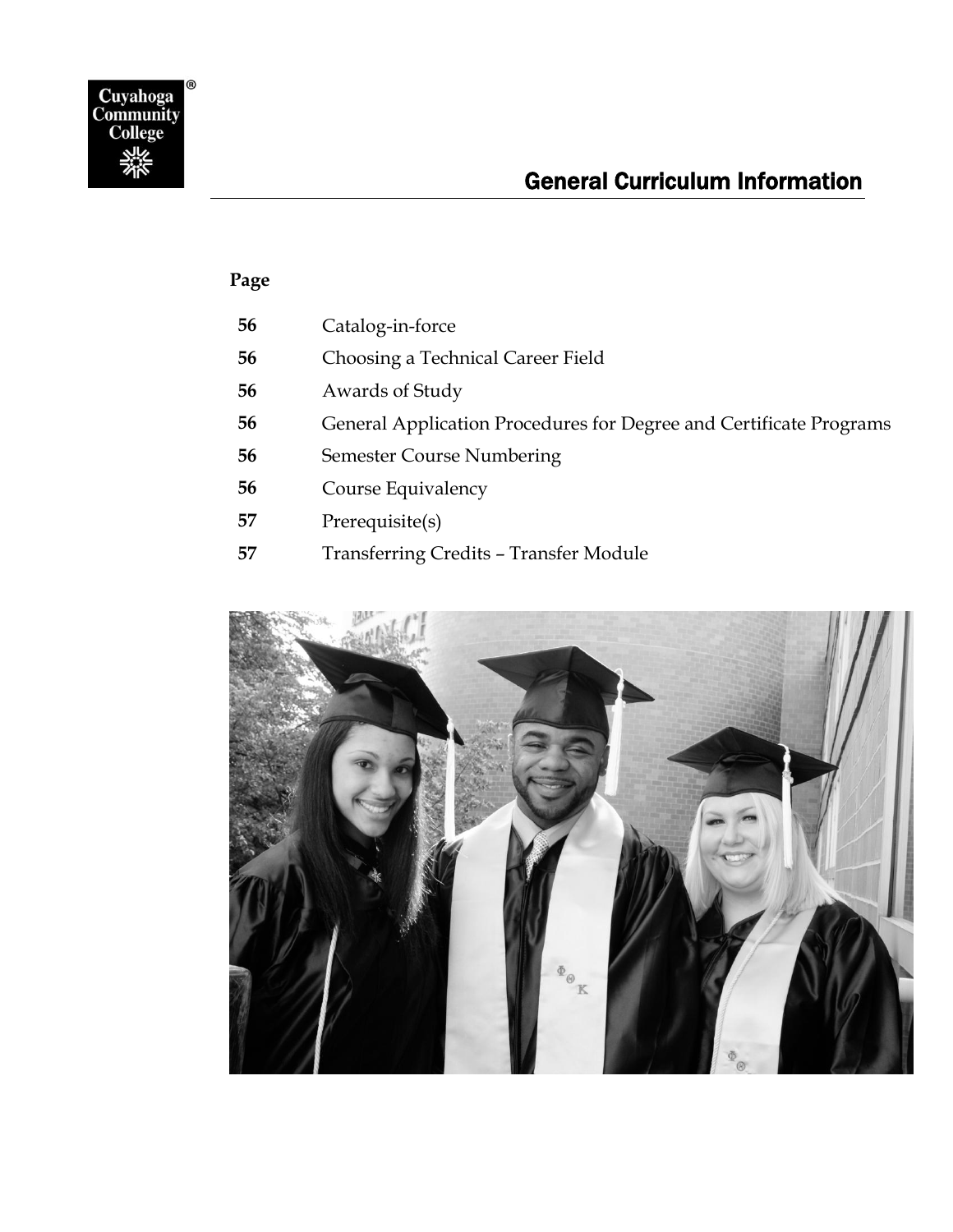## **General Curriculum Information**

### <span id="page-1-0"></span>**Catalog-in-force**

Each student's Catalog-in-force or degree or certificate requirements is the College Catalog which is in effect when a student first enrolls in credit courses at Cuyahoga Community College. Students have ten (10) years in which to complete their degree or certificate program requirements. If the student has not completed the degree in a 10-year period, the student must satisfy requirements of a Catalog-in-force within the most recent 10 years. Three exceptions to this exist:

- 1. For programs that have selective admission, a student's Catalog-in-force requirements (degree or certificate program requirements) are those that are in effect the term a student is accepted into the program and enrolls in program courses.
- 2. If a student has been academically dismissed, the Catalog-in-force (degree or certificate program requirements) is the Catalog in effect when the student has been re-admitted and enrolled in credit classes.
- 3. A student who has been away from the College for nine consecutive semesters (including summers) will follow the Catalog-in-force (degree or certificate program requirements) effective the term the student re-enrolls in credit courses.

In addition, the College reserves the right to change course offerings and academic requirements as deemed necessary.

Requests for exception or questions about Catalog-in-force should be directed to the Counseling Department.

### <span id="page-1-1"></span>**Choosing a Technical Career Field**

Students who want to prepare for specific technical roles in various fields should consider the several program concentrations offered in the general fields of business, engineering, health, public service, and agriculture and natural resources, and apprenticeships.

Study in these programs lead to either the Associate of Applied Business or Associate of Applied Science degree; one of the customized degrees available is the Associate of Technical Study; or one of the certificates.

### <span id="page-1-2"></span>**Awards of Study**

The Board of Trustees of Cuyahoga Community College authorizes awards of study to complement the College's certificate and associate degree programs. For a complete list of awards of study available, contact your campus Counseling Office.

### <span id="page-1-3"></span>**General Application Procedures for Degree and Certificate Programs**

Many programs require proficiency requirements to be met before acceptance into the program. This may require taking specific courses or assessment tests before beginning a program, or meeting specific program requirements. Admission to the Nursing program and other health career programs is limited to the number of openings in each program. Students who apply and meet the admission requirements are admitted into the program of choice in the order in which their completed application is received. Program admission requirements are included with each program sequence.

### <span id="page-1-4"></span>**Semester Course Numbering**

The course number assigned to a course helps to identify the type of course. Developmental courses begin with the digit zero. Introductory courses and major and technical courses are grouped within a number range. Field experience courses have specific course numbers that help to identify the type of field work involved. This numbering scheme is outlined in Appendix IV.

### <span id="page-1-5"></span>**Course Equivalency**

Equivalent courses are two or more courses that have been declared equivalent by content experts in the specific discipline. Semester courses that have been deleted are usually replaced with an equivalent course that contains the same or similar content and thus is deemed as equivalent to the deleted course. Two current courses may be declared as equivalent, such as a standard course and an honors course that cover the same material, though the honors course exceeds the requirements and outcomes of the standard course; cross-listed courses that are identical in course content but are listed in different subject areas; or a standard course and its modular courses. When an equivalency exists, the equivalent courses may be treated as repeats: credit is earned for only one completion and the lower of the two grades is not computed into the student's grade point average. For more information and a listing of equivalent courses, see Appendix V.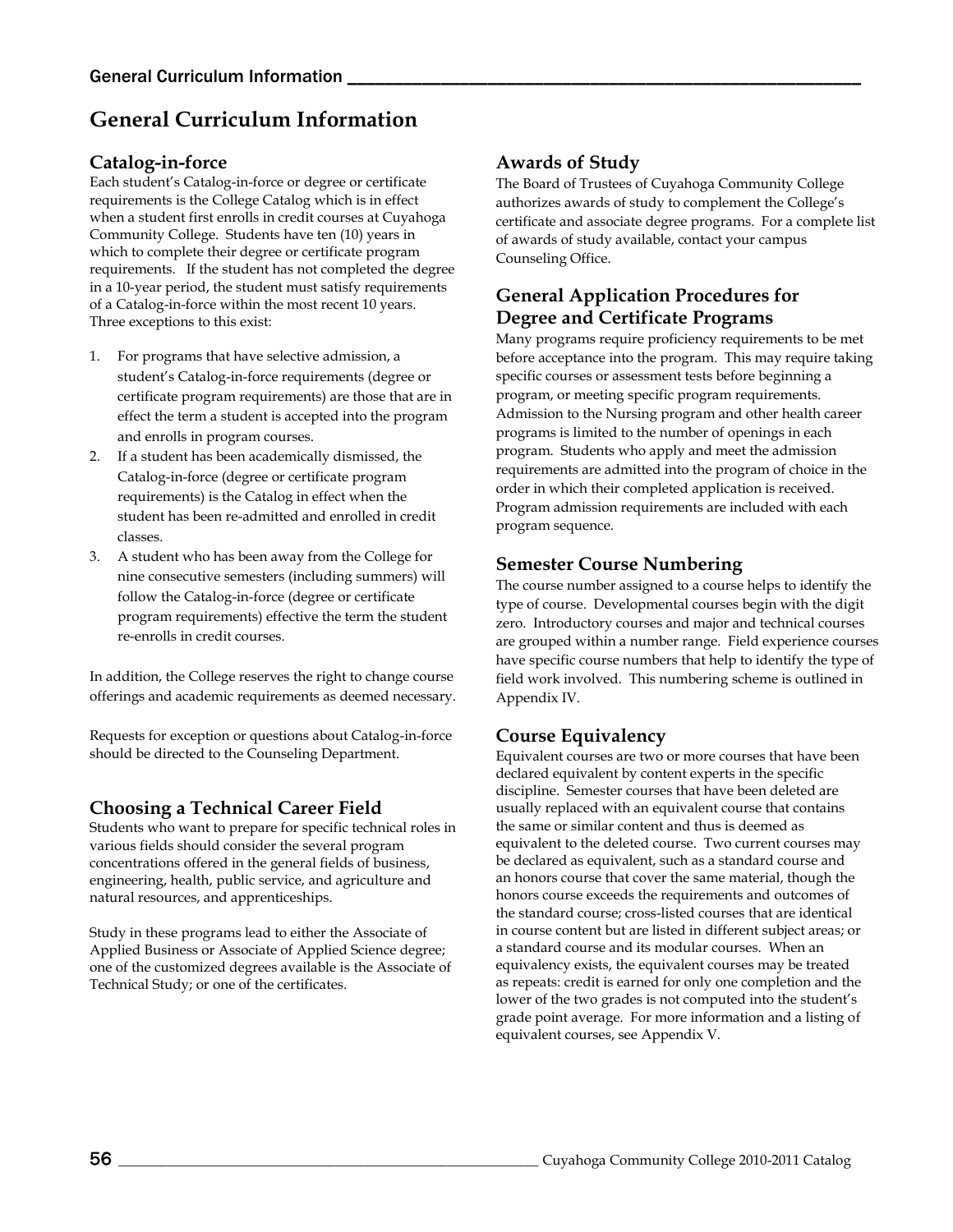### <span id="page-2-0"></span>**Prerequisite(s)**

Courses which are required as prerequisites must be completed with a grade of "C" or higher in order to be eligible to enroll in the listed course. In addition, many courses require "eligibility" for a specific course as a prerequisite, (i.e. Eligibility for ENG-1010 College Composition I). Eligibility for a specific course may be demonstrated by any of the following:

- Completion of Tri-C's assessment with a score appropriate for placement into the specific course listed; OR
- Completion of the prerequisite for the course listed with a grade of "C" or higher (including equivalent courses transferred in from another college or university); OR
- Completion of the course listed with a grade of "C" or higher (including equivalent courses transferred in from another college or university).

Prerequisites are checked by the computer at the time of registration. Prerequisite checking does not recognize courses that were taken under quarters at Tri-C. See a counselor if you took the prerequisite coursework under quarters before trying to register.

### <span id="page-2-1"></span>**Transferring Credits – Transfer Module & Transfer Assurance Guides (TAGs)**

#### **The Baccalaureate Degree**

General Education and pre-major courses offered by Cuyahoga Community College for transfer purposes are designed to parallel those courses that comprise the first two years of study leading to the baccalaureate degree at a four-year college or university.

It is the responsibility of the student to become acquainted with and follow the requirements for the selected method of transferring courses. Counselors are available to assist in this planning process.

Transfer students take general education courses during their freshman and sophomore years at Cuyahoga Community College. After transferring, students will specialize in a major at the receiving institution during their junior and senior years. Courses listed in the Transfer Module at Cuyahoga Community College may be found in Appendix I.

#### **Ohio's Transfer Policy**

The State of Ohio through the leadership of the Ohio Board of Regents has established a coherent statewide policy intended to facilitate a student's ability to complete their highest level of educational goal achievement seamlessly within Ohio's post-secondary educational system. To that end, the Ohio Articulation and Transfer policy <http://regents.ohio.gov/transfer/policy/index.php>was developed to facilitate the transfer of students and credits

from any state-assisted college or university to another. It encourages faculty recognition of comparable and compatible learning experiences and expectations across institutions. It also encourages students to complete "units" of educational experience as they progress [e.g. transfer assurance guides, transfer modules, associate and baccalaureate degrees]

#### **Transfer Module**

The Transfer Module represents a subset of courses from among the general education requirements of the Associate of Arts (A.A.), Associate of Science (A.S.) and baccalaureate degrees at many institutions. Applied degree students may choose to go beyond the general education requirements of their program and complete additional courses for the transfer module. Transfer students with an earned A.A. or A.S. degree which contains an identifiable Transfer Module will have met the Transfer Module requirements of the receiving institution. The application of transfer work to general education requirements which go beyond those contained in the Transfer Module will be done on a course-by-course basis. Individual courses that are part of an approved Transfer Module are guaranteed to transfer among public institutions of higher education on a course-by-course basis. Students will receive credit for successfully completed courses from the Transfer Module without completing the entire module.

#### **Transfer Assurance Guides (TAGs)**

Ohio Transfer Assurance Guides (TAGs) are composed of General Education courses (Transfer Module courses) and specified courses required for the academic major. A TAG as an advising tool can assist Ohio college and college bound students planning specific majors to make course selections that will ensure comparable, compatible, and equivalent learning experiences across the state's highereducation system. TAGs apply across, all public higher education institutions in Ohio and embody commonly accepted pathways to majors within the bachelor's degree. TAG approved courses are assigned an Ohio Articulation Number (OANs) and are accepted and applied to the major at all Ohio public colleges and universities. Thirtyeight major specific TAG pathways in the arts, humanities, business, communication, education, health, mathematics, science, engineering, engineering technologies, and the social sciences have been developed by faculty teams. Additional information on specific Transfer Assurance Guides can be found on the Ohio Board of Regents Web site:<http://regents.ohio.gov/transfer/tags/index.php> TAGs enable students to make informed course selection decisions and plans for their future transfer. Advisors at the institution to which a student wishes to transfer should also be consulted during the transfer process. Because of specific major requirements, early identification of the intended major is encouraged.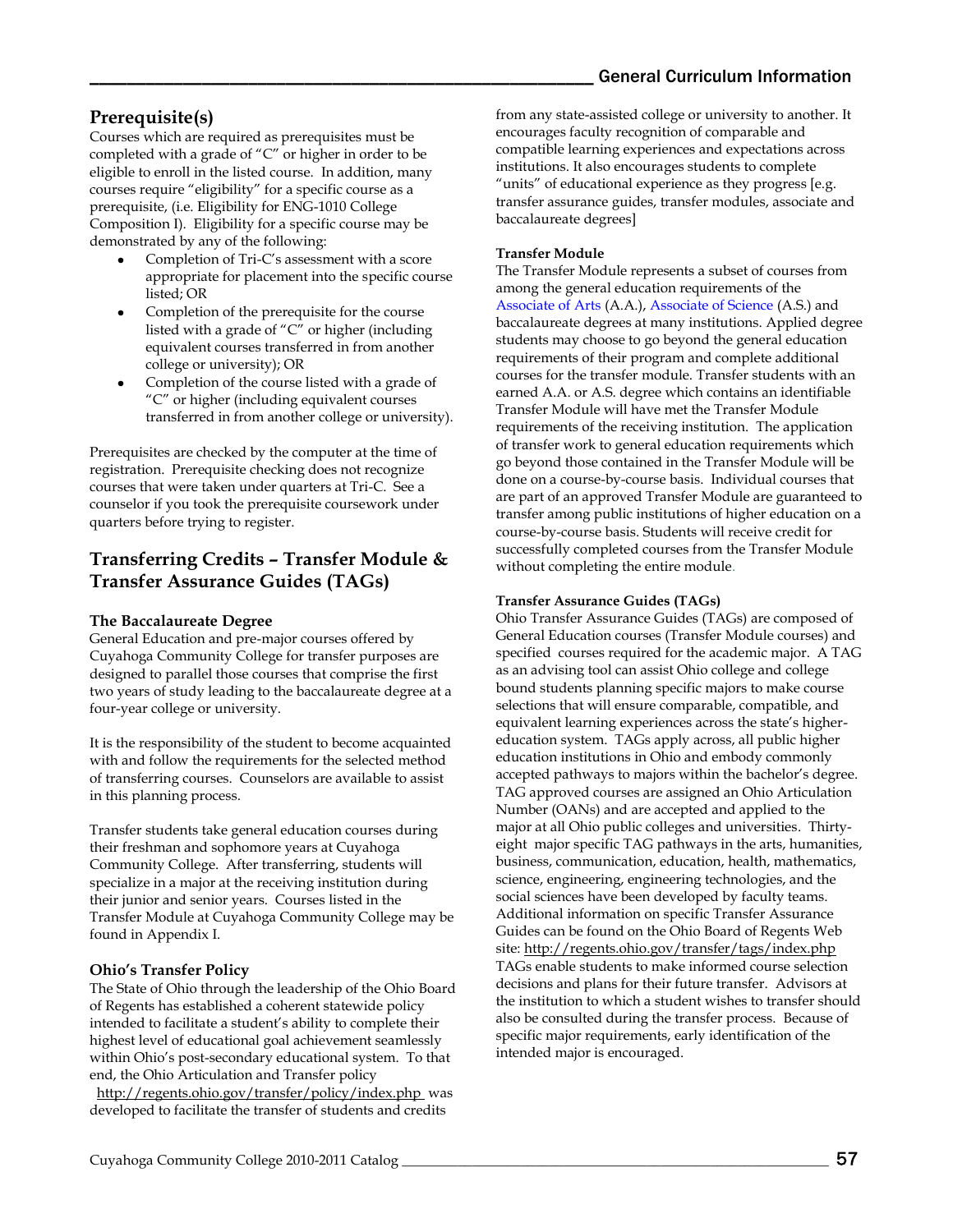### General Curriculum Information

#### **Ohio Articulation Number (OAN)**

Pre-major courses that represent the commonly accepted pathway to majors within the bachelor's degree (TAGs) have been reviewed by statewide faculty committees. Courses or course sequences meeting established learning outcome standards are assigned a discipline specific Ohio Articulation Numbers (OANs). When consensus is established and a course is noted with both the colleges or universities departmental designation and the assigned Ohio Articulation Number (OAN), students are assured not only of the equivalency of the courses, but of their application to the degree objective. A complete listing of Cuyahoga Community Colleges OAN approved courses can be found at

<http://regents.ohio.gov/transfer/tags/index.php>

#### **Conditions for Transfer Admission**

Students meeting the requirements of the Transfer Module and Associate of Arts or Associate of Science degree completion have the following guarantees:

- 1. The policy guarantees admission to students who complete a transfer module and either the Associate of Arts or the Associate of Science degree. These students will be able to transfer all courses in which they received a passing grade of "D" or better. Students must have an overall grade point average of 2.00 to be admitted.
- 2. The policy also encourages receiving institutions to give preferential consideration for admission to students who complete a transfer module with a grade point average of 2.00 and 60 semester credits. Students must have an overall grade point average of 2.00 to be given credit for transfer module courses.
- 3. The policy encourages receiving institutions to admit on a non-preferential consideration basis students who complete a transfer module with a grade point average of 2.00 and less than 60 semester credits. Students must have an overall grade point average of 2.00 to be given credit for transfer module courses.

Admission to a given institution, however, does not guarantee that a transfer student will automatically be admitted to all majors, minors or fields of concentration at that institution. Once admitted, transfer students shall be subject to the same regulations governing applicability of Catalog requirements as all other students. Furthermore, transfer students shall be accorded the same class standing and other privileges as all other students on the basis of the number of credits earned. All residency requirements must be successfully completed at the receiving institution prior to the granting of a degree.

#### **Responsibilities of Students**

In order to facilitate transfer with maximum applicability of transfer credit, prospective transfer students should plan a course of study that will meet the requirements of a degree program at the receiving institution. Specifically, students should identify early in their collegiate studies an institution and major to which they desire to transfer. Furthermore, students should determine if there are language requirements or any special course requirements that can be met during the freshman or sophomore years. This will enable students to plan and pursue a course of study that will articulate with an academic major at the receiving institution.

Students are encouraged to seek further information regarding transfer from both a counselor and the college or university to which they plan to transfer.

#### **Appeals Process**

A multilevel, broad-based appeal process is required to be in place at each institution. A student disagreeing with the application of transfer credit by the receiving institution shall be informed of the right to appeal the decision and the process for filing the appeal. Cuyahoga Community College makes the appeal process available to students on each campus.

If a transfer student's appeal is denied by the institution after all appeal levels within the institution have been exhausted, the institution shall advise the student in writing of the availability and process of appeal to the state level Articulation and Transfer Appeals Review Committee.

The Appeals Review Committee shall review and recommend to institutions the resolution of individual cases of appeal from transfer students who have exhausted all local appeal mechanisms concerning applicability of transfer credits at receiving institutions.

#### **Planning Your Transfer Program at Tri-C**

Students who plan to begin their baccalaureate degree at Tri-C and then transfer to a four-year college or university should meet with a counselor to select one of the following transfer options, plan a program of study and obtain a transfer guide.

#### **Associate Degree Preferred Admission**

Transfer students can elect to complete all the requirements of either the Associate of Arts degree or the Associate of Science degree at Cuyahoga Community College.

If the student completes the degree requirements within the parameters of the Transfer Module requirements, 36 to 40 semester credits will transfer automatically, and the remaining credits up to the 60 that make up the associate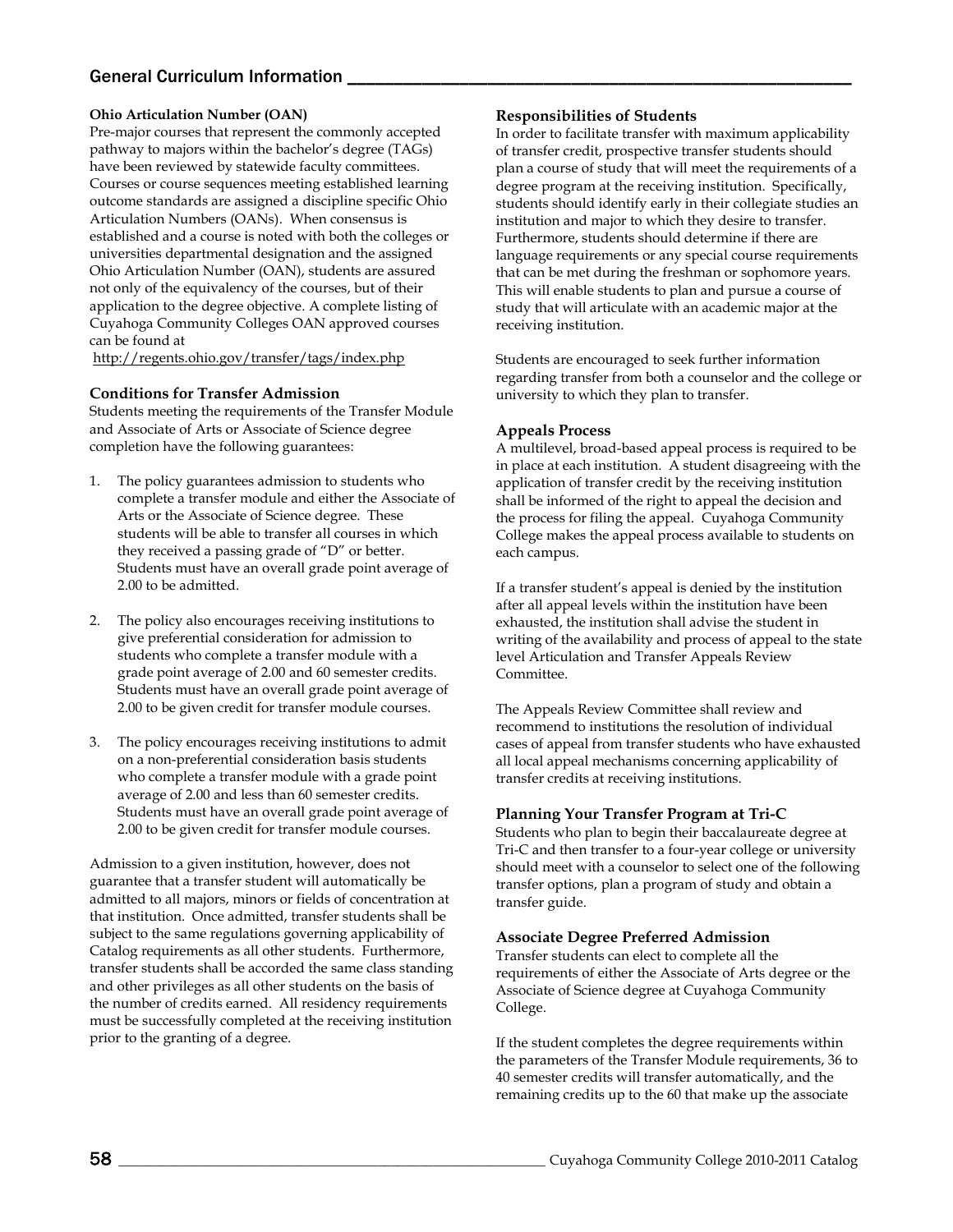degree will be evaluated for transfer on a course-by-course basis. Students who complete a transfer module and the associate degree are guaranteed admission to any Ohio public university.

#### **Course-by-Course Transfer Evaluation**

Students who do not choose to complete the Transfer Module or the associate degree requirements have the option to plan a transfer program with a counselor on a course-by-course basis. Under this option, the receiving school will evaluate the transfer acceptability of credit for each course taken. This option requires the student to select a receiving transfer school in advance and select courses with the assistance of counselors at Tri-C and the receiving institution.

Although this option provides no advance assurance of transferability as provided in the Transfer Module or associate degree completion, it does provide the flexibility to select course work tailored to meet specific program admission requirements, if this is important to the student. Successful transfer of courses using this method requires careful planning and course selection with the assistance of a College counselor. This method gives the student the option of taking only those Tri-C courses that will be accepted at the program level at the receiving school, avoiding the problem of taking the same course twice (once at Tri-C to meet general transfer requirements and again at the receiving school to meet a program admission transfer requirement). The following guidelines are the recommended process students should follow to transfer the maximum number of credits using the individual course evaluation method:

- 1. Identify the institution and the major to which credit will be transferred.
- 2. Obtain a copy of the current catalog from the receiving institution.
- 3. Review the program admission requirements for the intended major.
- 4. Schedule a consultation with a Tri-C counselor to review the program requirements and identify their equivalents in the Tri-C curriculum.
- 5. Consult with a counselor and/or program advisor at the receiving school to resolve any questions about transferability at either the general admission or the program level.
- 6. Complete all the specific courses and sequences that the Tri-C counselor designates as meeting the program requirements for the school where credits will be transferred.

7. After completing college course work at Cuyahoga Community College, complete a request for a transcript of grades in the Office of Admissions and Records and have it sent to the admissions office at the college or university where you will transfer your credits. Consult with the admissions office about other details necessary to complete this step.

#### **Two-Plus-Two Transfer Option**

In general, the courses in the arts and sciences curriculum are designed to parallel the freshman and sophomore level courses at four-year colleges and universities. An option in some Tri-C career/technical programs in the Associate of Applied Business and the Associate of Applied Science curriculum enables students to earn an associate degree in these programs at Tri-C and then transfer to a four-year institution to work toward a baccalaureate degree in the designated technical field.

Credits earned at Tri-C in the two-plus-two option are transferable toward a four-year degree only at cooperating four-year colleges and universities. Students should consult with a Tri-C counselor if interested in the twoplus-two career/technical transfer option.

#### **Transfer Course Selection**

Counselors will help students plan individual transfer programs using the above options. Students who are undecided about a major will be assisted in planning a transfer program that meets general admission requirements at the receiving school.

Cuyahoga Community College offers preparatory or refresher courses in English composition, reading comprehension, mathematics and speech communication for students who need to upgrade these basic skills. These courses are not designed for transfer but are intended to provide students the opportunity to improve their skills. To avoid taking a course that does not transfer, it is the student's responsibility to select courses with the assistance of a Tri-C counselor.